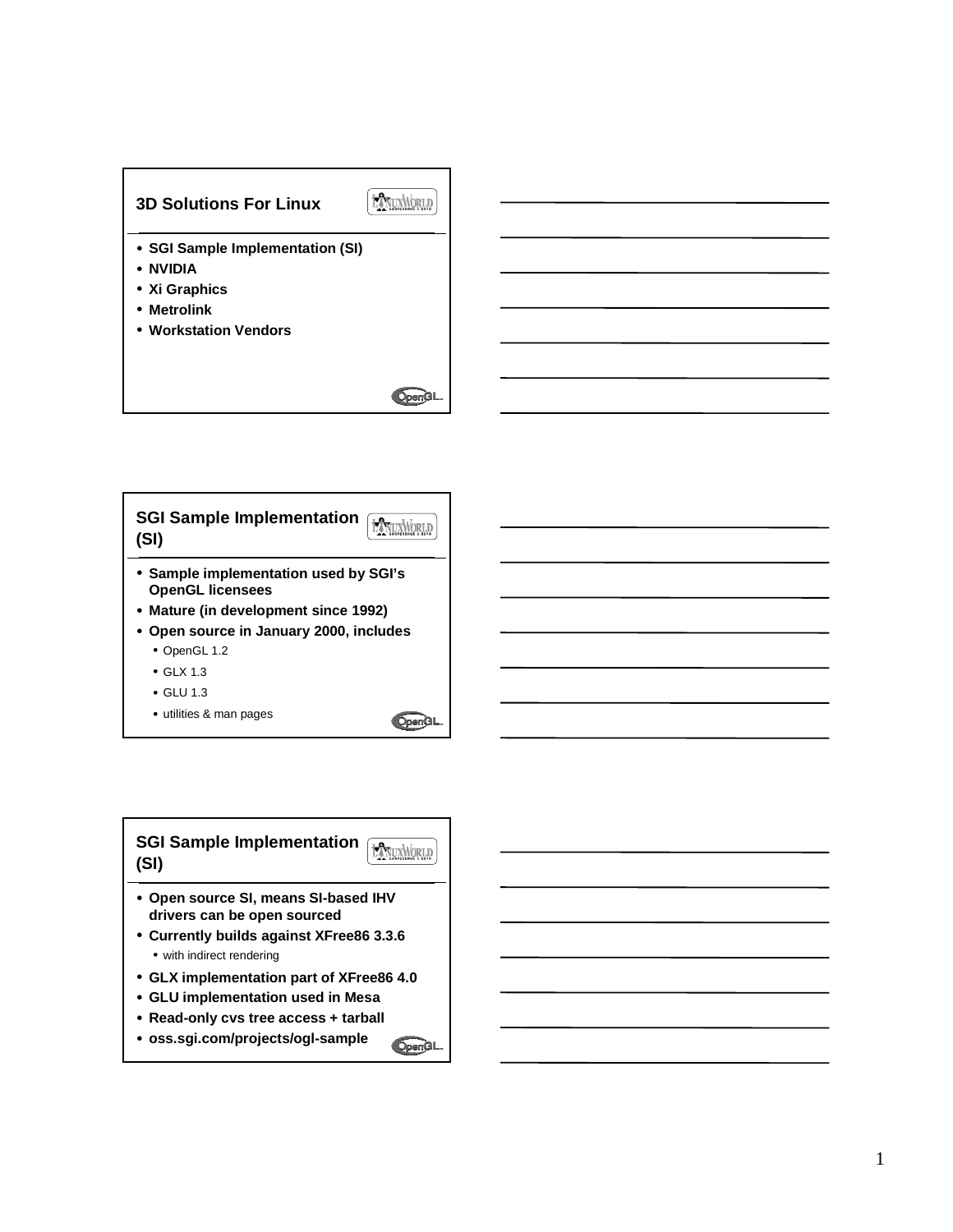

**NVIDIA**

**HANUXWORLD** 

- **Available from NVIDIA's web site**
	- Driver binaries for RedHat 6.1, 6.2 (build .94)
		- XFree86 4.0 X driver + GLX module
		- loadable kernel module
		- client-side GLX, OpenGL, GLU
	- kernel module comes with some source code
		- recompile against different kernel versions
- **XFree86 4.0 binaries from RedHat**
	- ftp://rawhide.redhat.com/rawhide/i386/RedHat/RPMSRGL



**OpenGL** 

• lock to vertical sync, full screen AA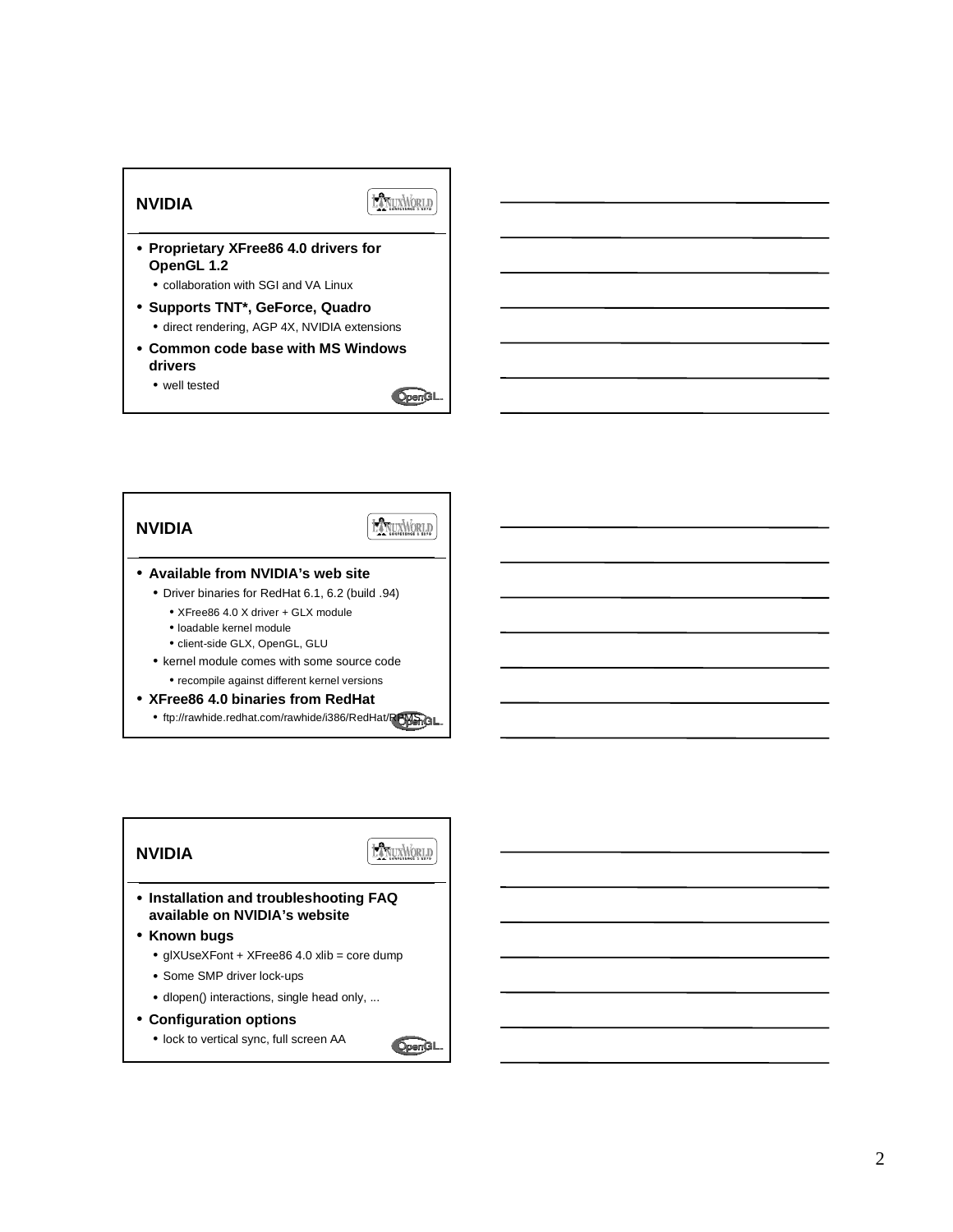### **NVIDIA**

LANUXWORLD

- **Open source driver for NV1, RIVA, TNT, GeForce**
- **XFree86 3.3.6**
- **Lower performance than proprietary driver**
- **www.nvidia.com/Products/Drivers.nsf**

# **OpenGL**

### **Xi Graphics 3D HANUXWORLD Accelerated-X** • **Proprietary X server and OpenGL 1.2 drivers** • **Support for many architectures** • ATI, Matrox, 3Dlabs, Number9, 3dfx, S3

- Laptops, multiple heads
- **Entertainment & professional versions of the product**
- **www.xig.com**



### LANUXWORLD **Metrolink** • **Proprietary X server and OpenGL 1.2 drivers** • **Broad support** • ATI, NVIDIA, S3, 3Dlabs, Matrox, E&S • **Indirect rendering, little hardware acceleration** • **www.metrolink.comOpenGL**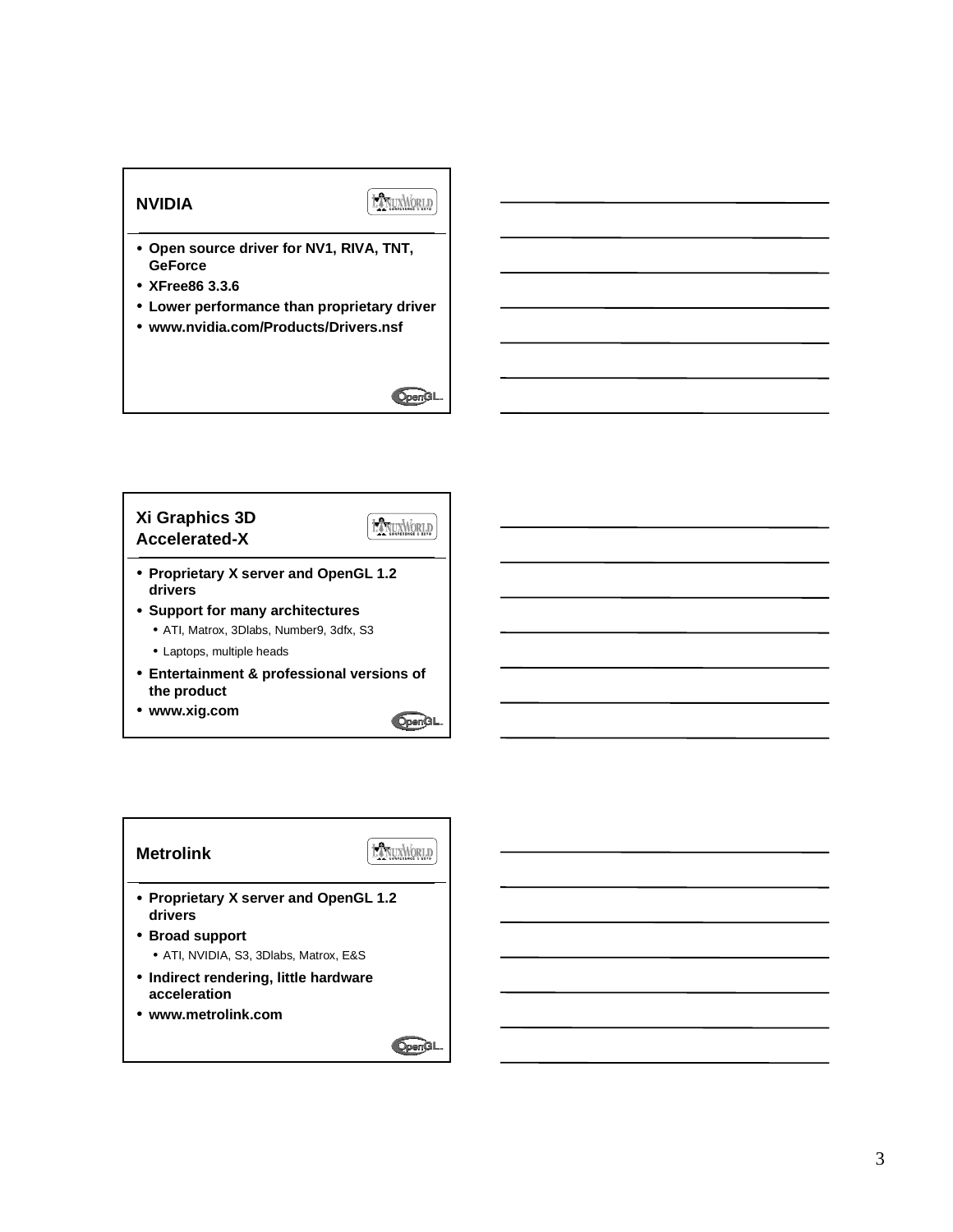



### • **SGI 230/330/550 VPro series**

- X86 \w RedHat 6.1 + SGI driver/kernel overlay
- V3 and VR3 graphics
- enhanced versions of NVIDIA GeForce & Quadro • Enhanced version of NVIDIA/SGI driver
- 
- 230, 330 shipping now
- www.sgi.com/workstations/230/







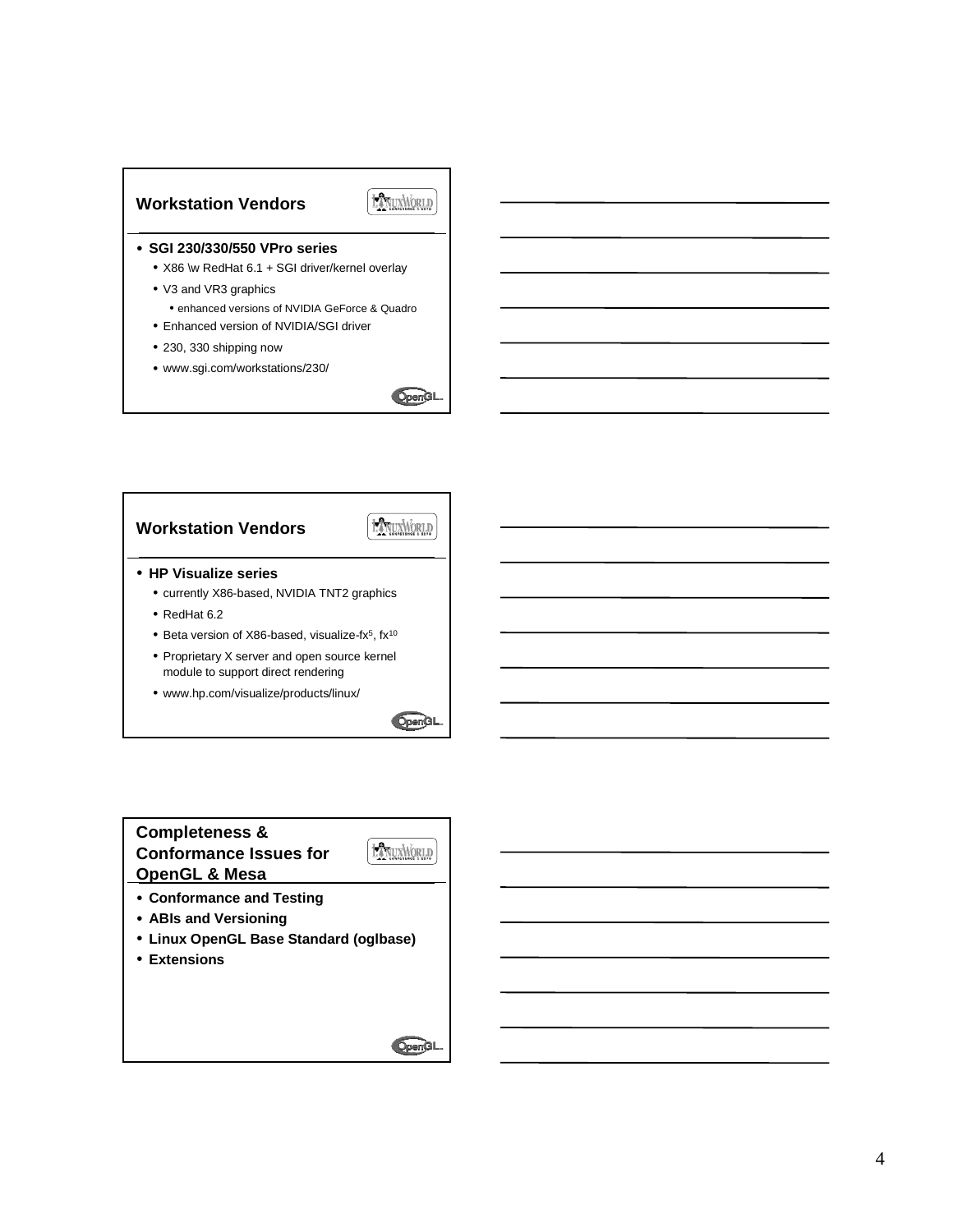#### EXTUANORIA **Conformance and Testing**

#### • **OpenGL ARB conformance test**

- 'must pass' test plus other tests
- must pass to call implementation OpenGL
- not comprehensive, nor very strict (sanity test) • distributed to OpenGL licensees by SGI
- 
- SGI SI and Mesa pass most tests • doesn't necessarily mean SI-based IHV drivers pass
	-





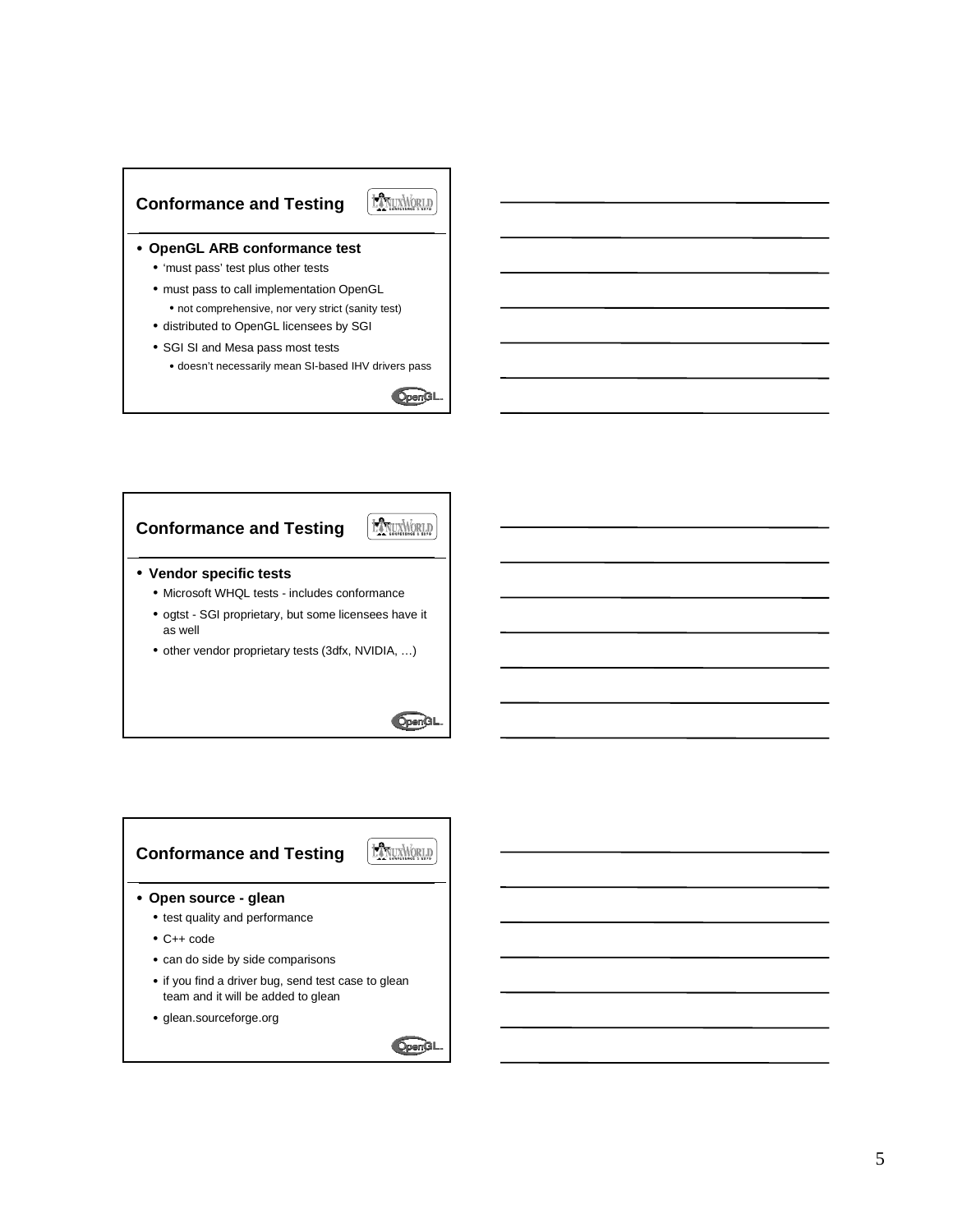



- **OpenGL specification doesn't cover everything**
	- covers names of symbols, tokens, behavior of function calls, versioning
	- doesn't cover locations of header files, libraries, file names
		- /usr/lib/libGL.so -or- /usr/X11R6/lib/libGL.so, etc.
- **To release platform-independent apps, need everything standardized** OpenGL



- **Representation from OpenGL providers and app vendors**
- **First version (1.0) last spring**

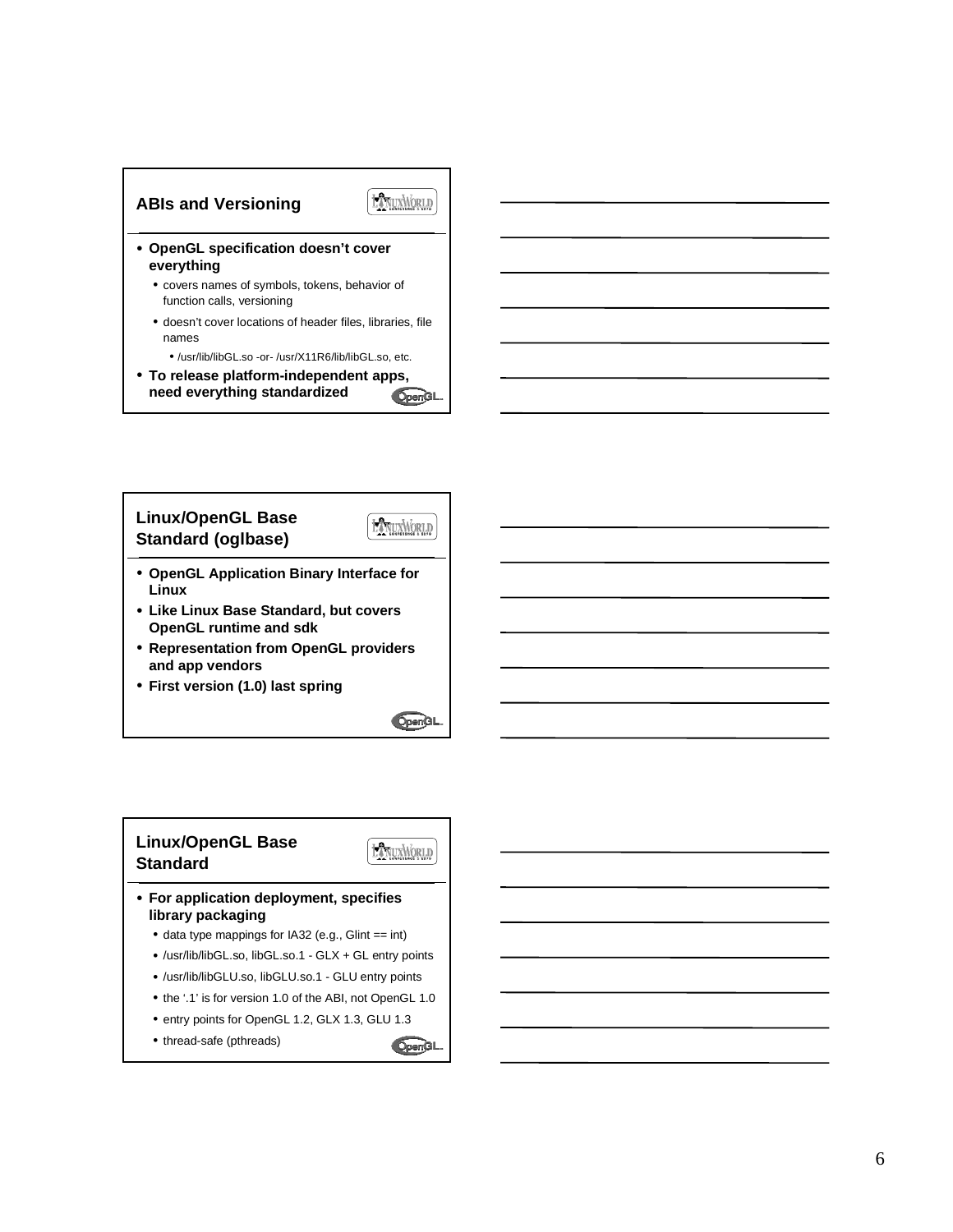



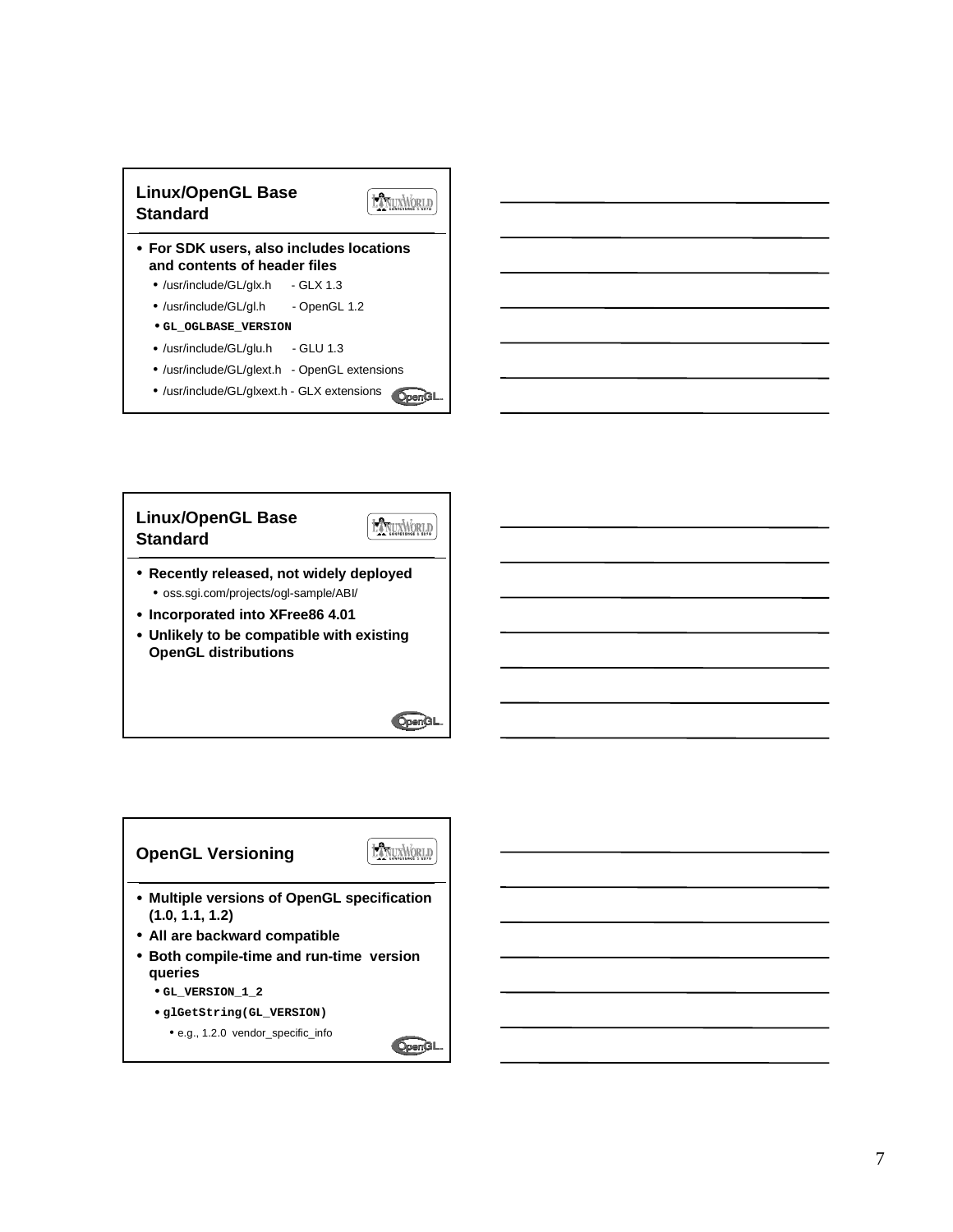



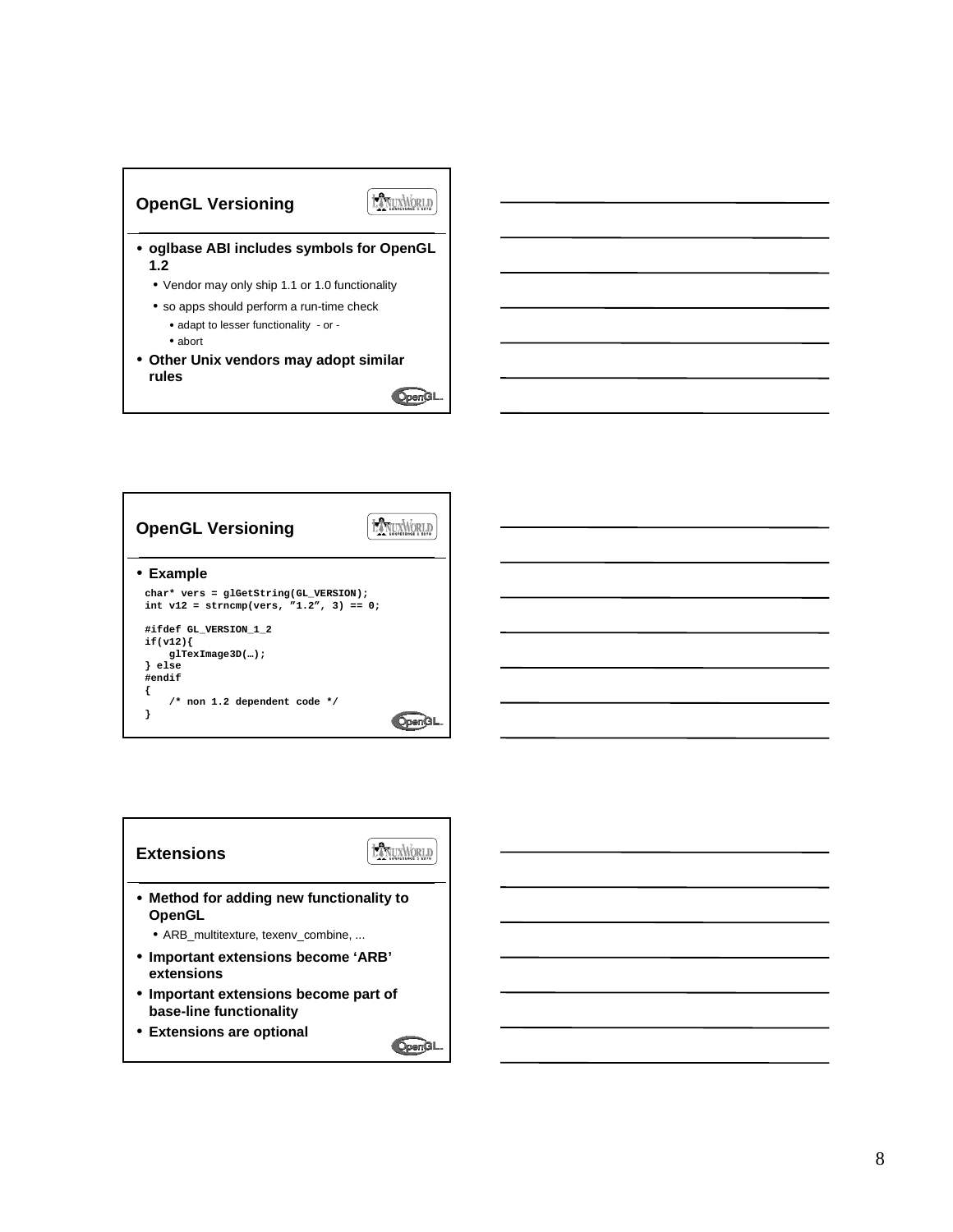

- **HANUXWORLD Extensions** • **Only ARB extensions are included in the OpenGL specification** • **ARB does provide rules for defining an extension**
	- manages registry of extension specs
	- oss.sgi.com/projects/ogl-sample/registry/
	- assigns token values, function names (avoids collisions)

OpenGL

#### **Extensions**

LANUXMORLD

- **Portable applications (binary) may work with or without a particular extension**
	- reduce number of versions of application
- **Problem occurs when**
	- application is linked against extension entry point
	- target platform OpenGL doesn't include extension
	- unresolved symbols at run-time

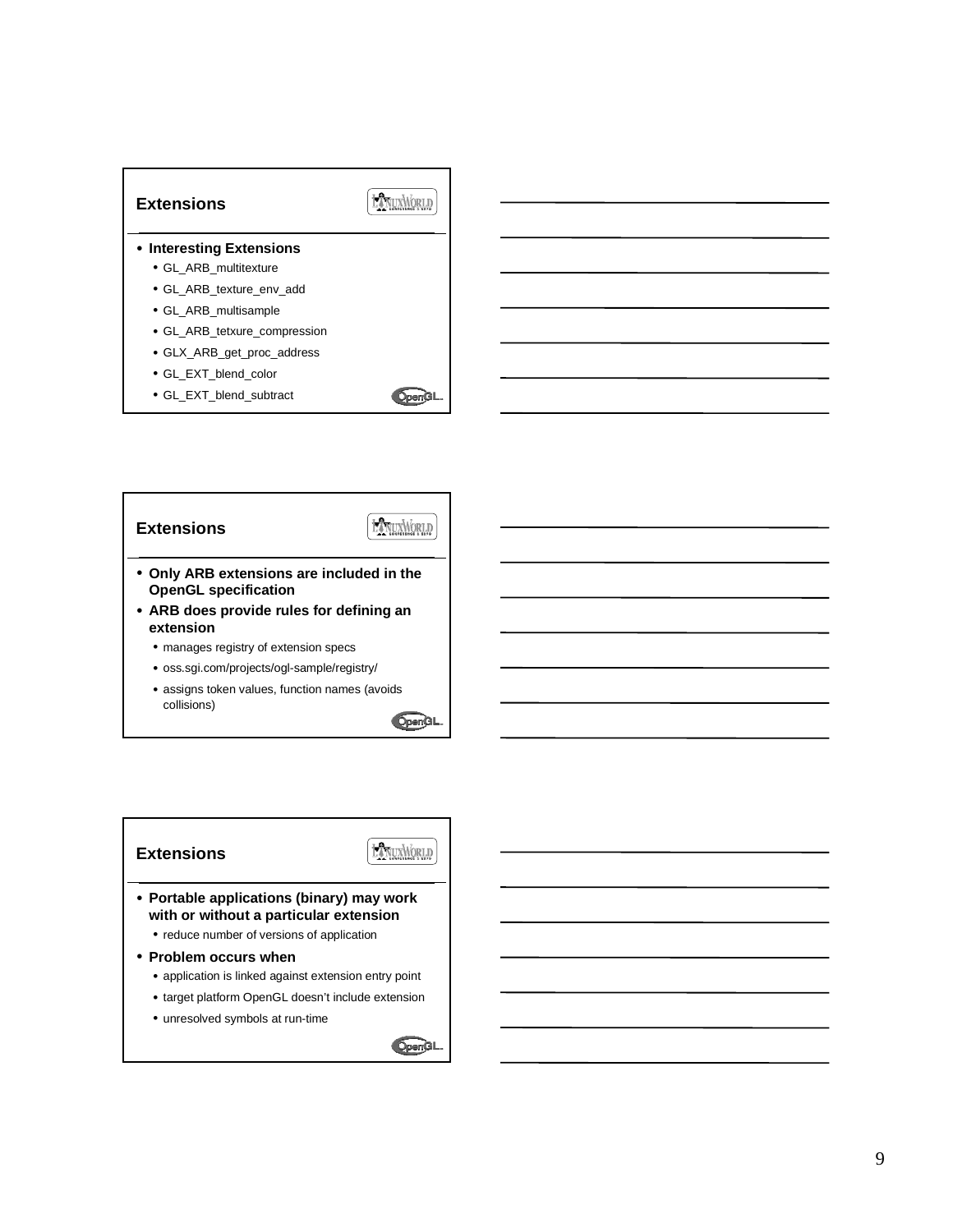



• **If not, use alternate code path** OpenGL

LANUXWORLD **Extensions** • **GLX\_ARB\_get\_proc\_address char\* ext = glGetString(GL\_EXTENSIONS); multitex = strstr(ext, "ARB\_multitexture" )!= NULL #ifdef GL\_ARB\_multitexture if (multitex){ PFNGLACTIVETEXTUREARBPROC glActiveTextureARBp = glXGetProcAddressARB("glActiveTextureARB"); (\*glActiveTextureARBp)(GL\_TEXTURE1\_ARB); } else #endif { /\* multi-pass texture code \*/** OpenGL **}**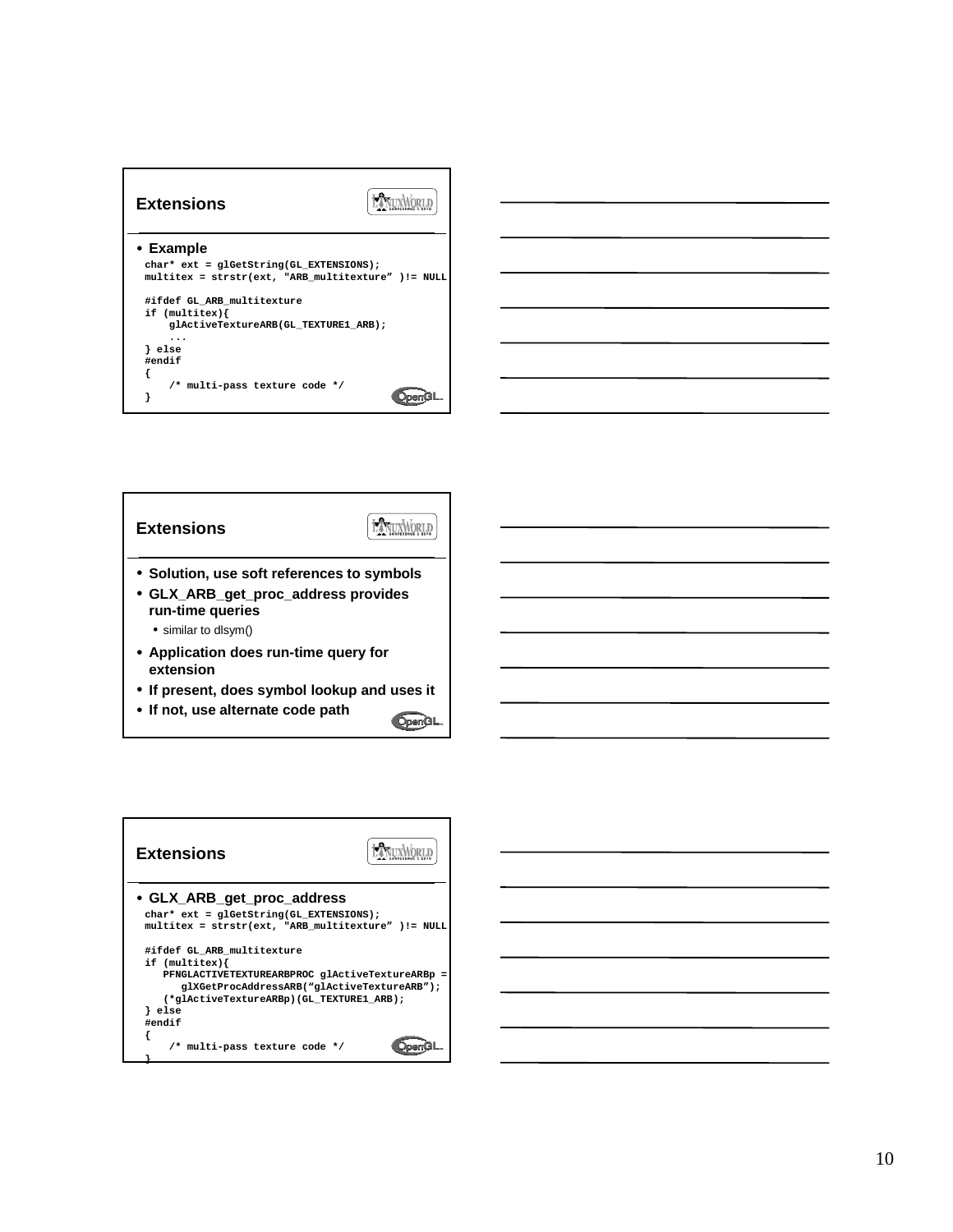### **Extensions**

### **EXNUXWORLD**

- **GLX\_get\_proc\_address part of oglbase ABI**
- **Similar functionality in MS Windows** • WGL\_get\_proc\_address
	- WGL version context dependent, oglbase not
- **Likely to be supported by other Unix vendors**



- **Include automatically in gl.h and glx.h**
- unless **GL\_GLEXT\_LEGACY**, **GL\_GLXEXT\_LEGACY** defined

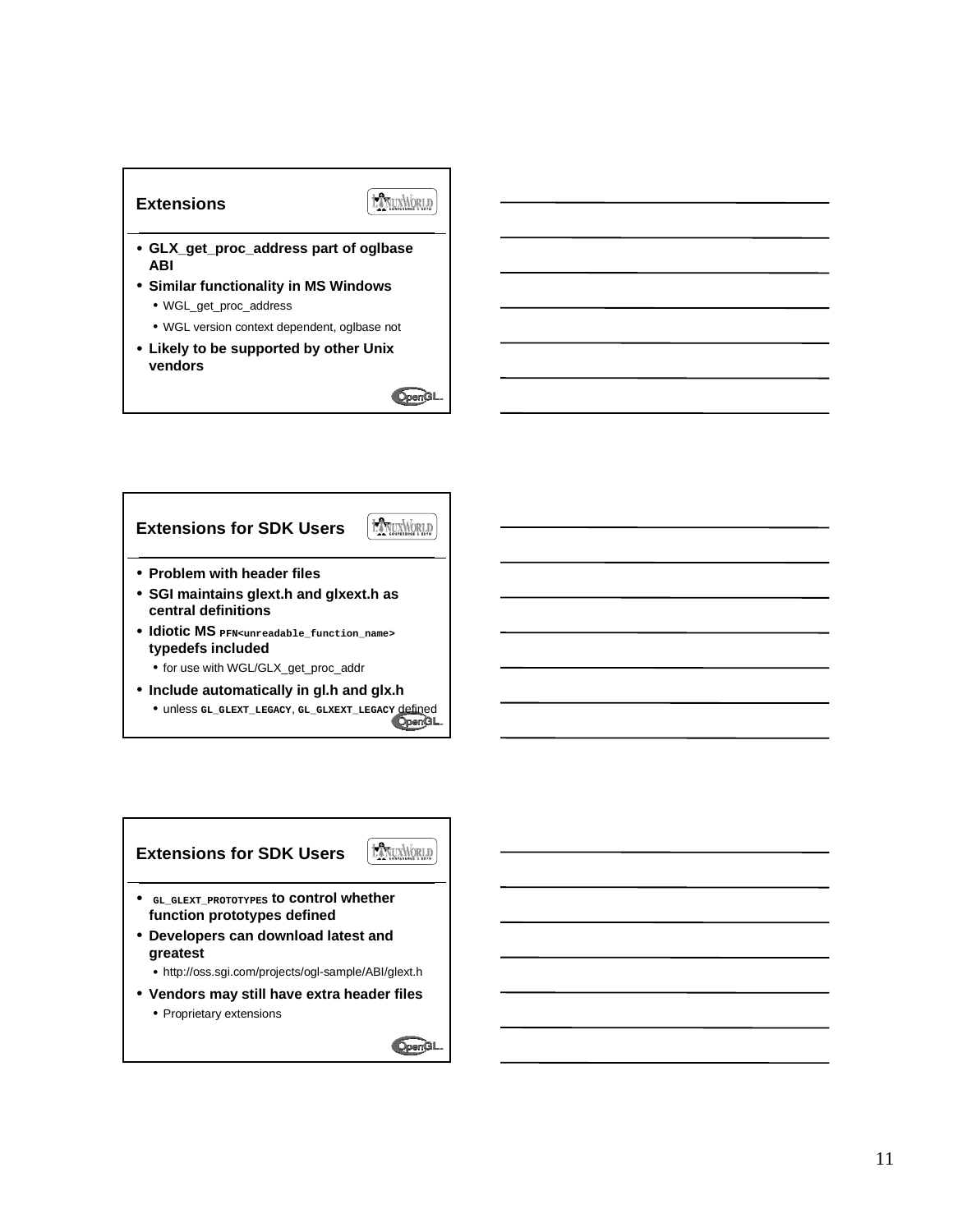#### **Futures**

## ENUXWORLD

- **Direct Rendering Infrastructure**
- **OpenGL Directions**
- **oglbase Directions**
- **Conformance**



**HANUXWORLD** 

#### **Direct Rendering Infrastructure**



- **Port to other processors, OSes**
- **Track OpenGL evolution**
- **Performance tune**
- **Accommodate more vendor-specific implementations**
	- Avoid having vendors replace libGL.so with their own version

OpenGL



• GLS, GLC, etc